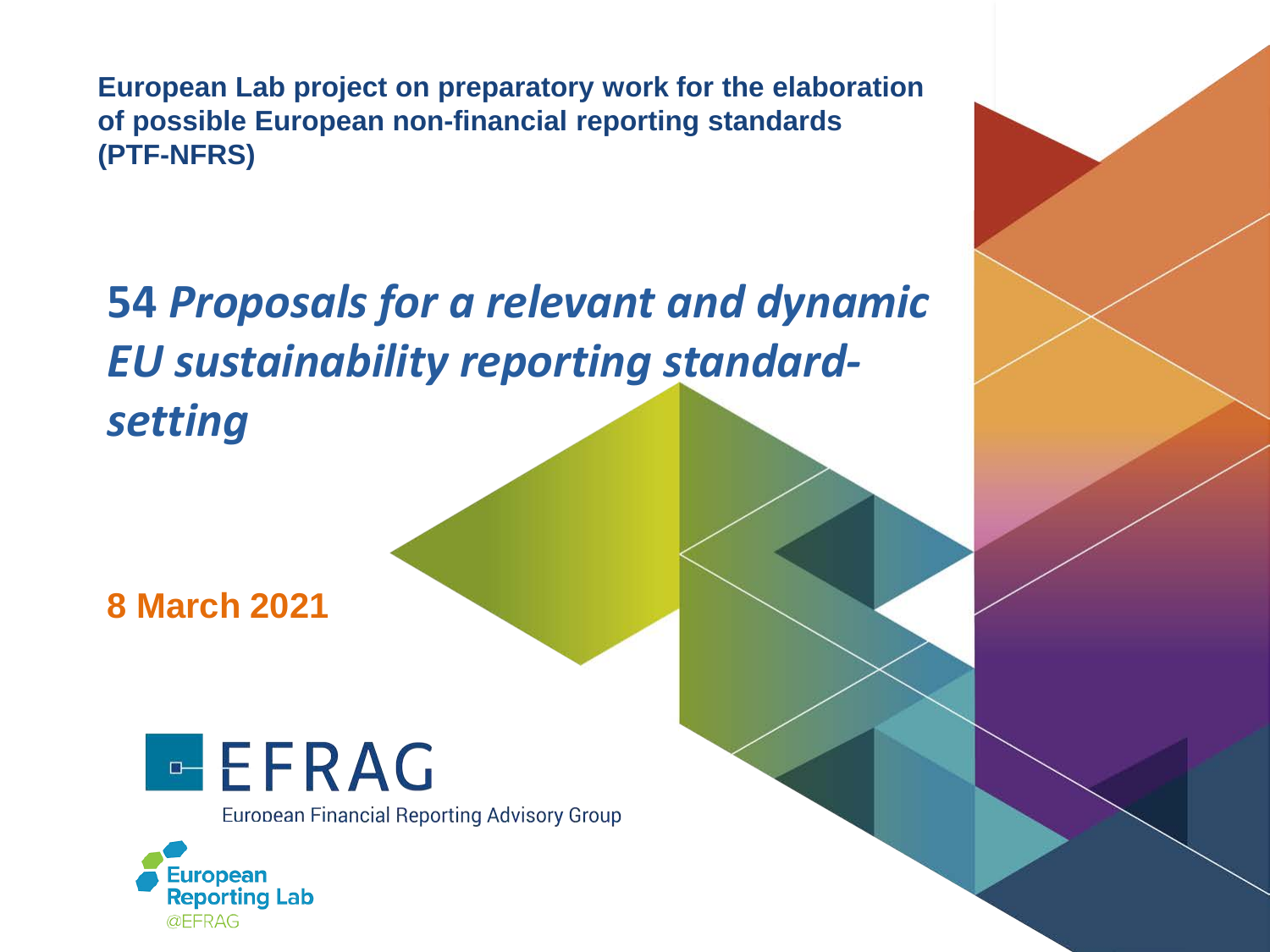

# DISCLAIMER

The views expressed in this presentation are those of the presenter, except where indicated otherwise. They are not approved by the European Lab Steering Group or the Project Task Force on Climate-related Reporting nor do they represent the official views of EFRAG.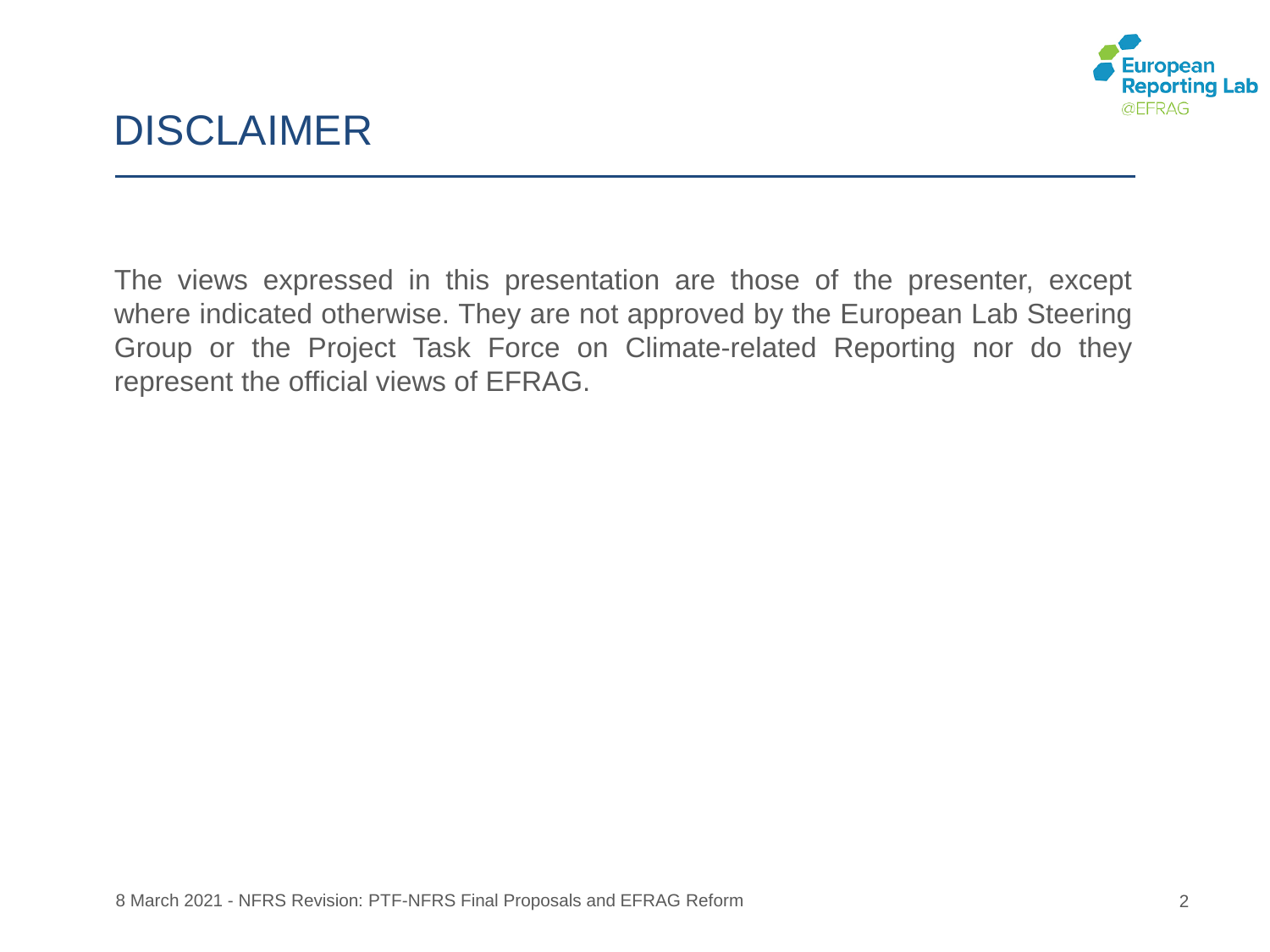

**FINAL REPORT** 



*Link to the report: [https://www.efrag.org/Assets/Download?assetUrl=%2Fsites%2Fwebpublishing%2FS](https://www.efrag.org/Assets/Download?assetUrl=%2Fsites%2Fwebpublishing%2FSiteAssets%2FEFRAG%2520PTF-NFRS_MAIN_REPORT.pdf) iteAssets%2FEFRAG%2520PTF-NFRS\_MAIN\_REPORT.pdf*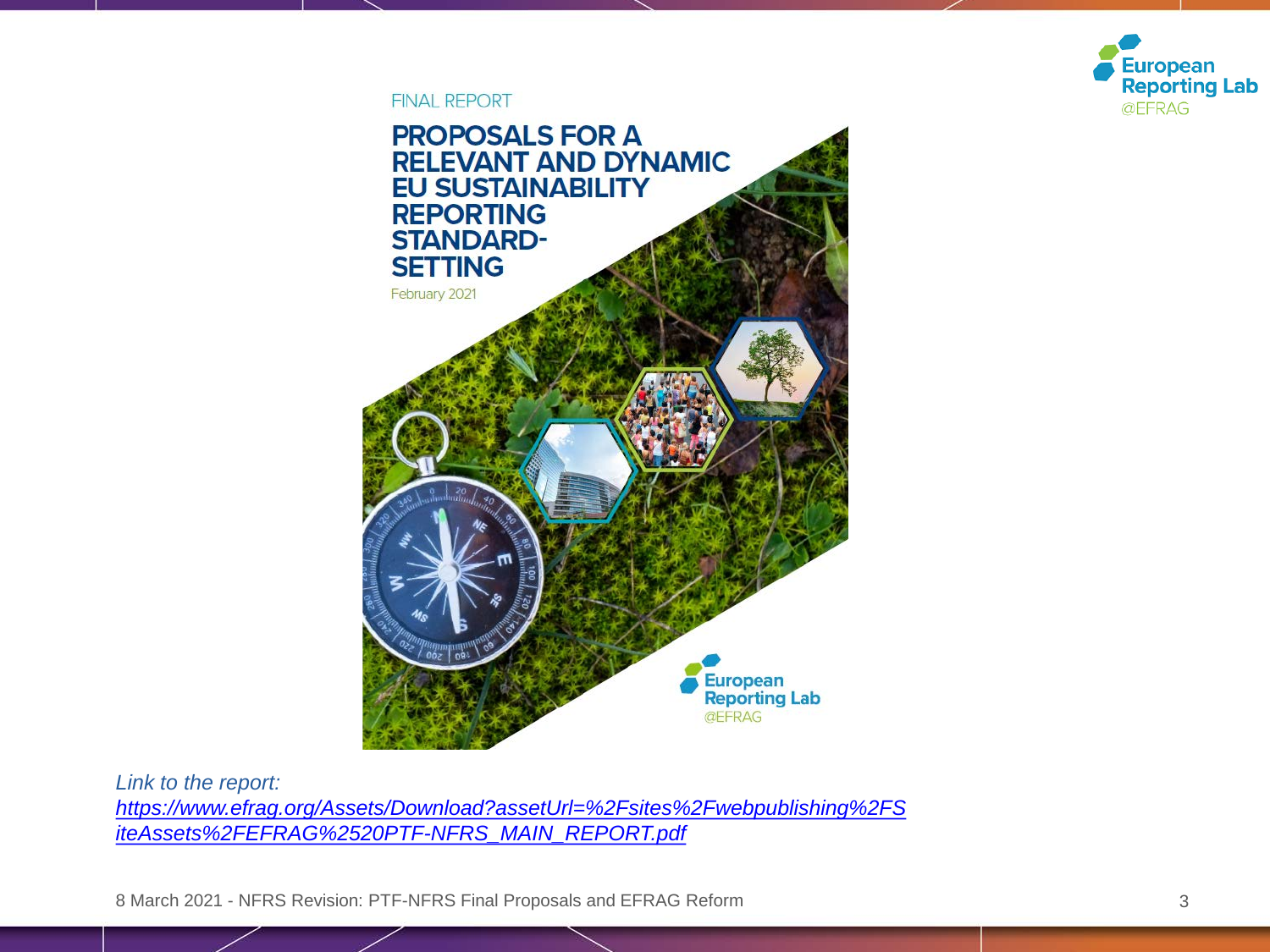## **Context**



#### **EU sustainability reporting progress to date : 3 processes in parallel**

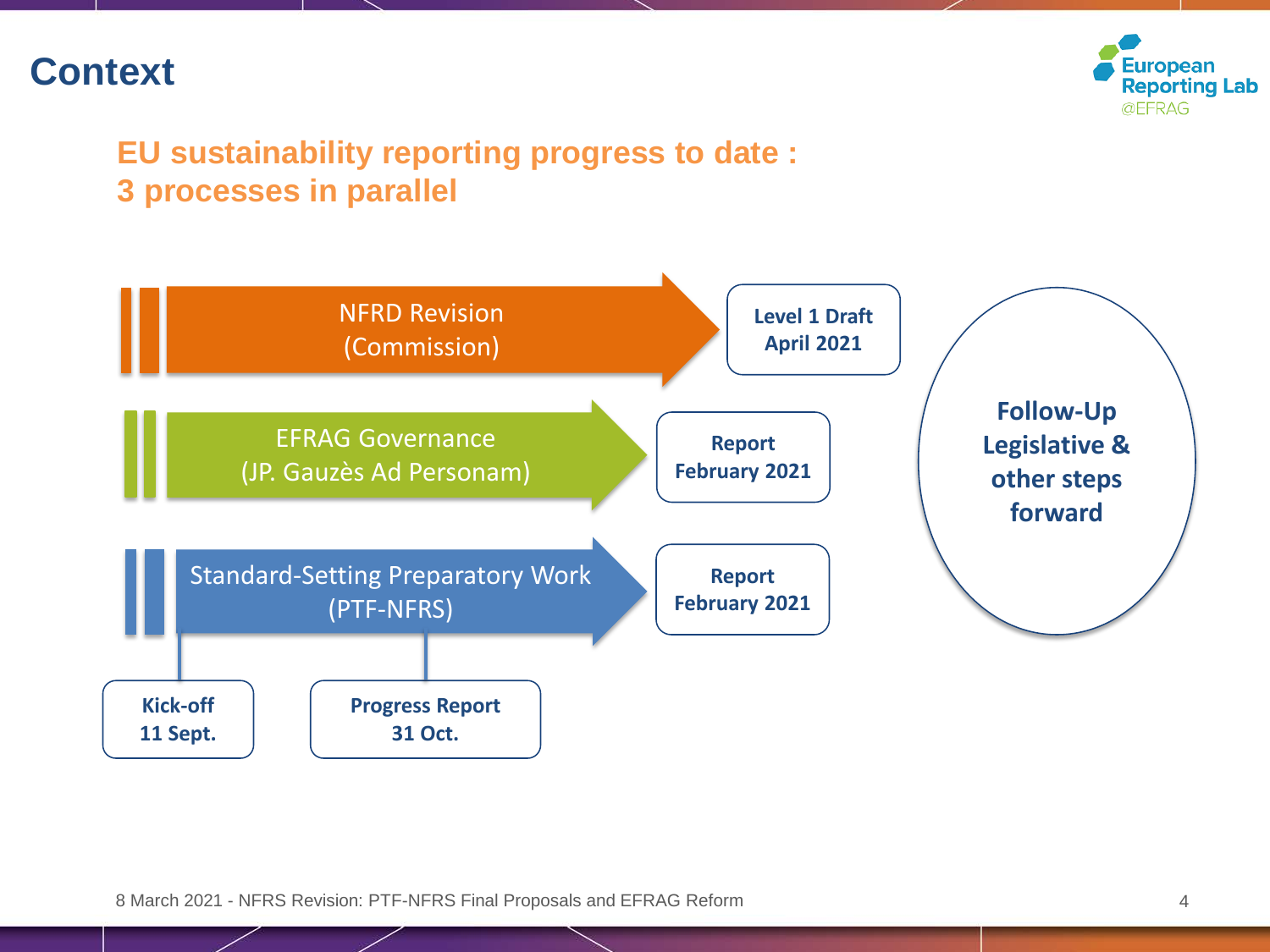# **PTF Organisation**



#### **A multi-stakeholders' Project Task-Force**

- 35 Members originating from 13 European countries
- 9 EU Public Authorities representatives
- 18 PMO support (3 central + 15 dedicated to the streams)

#### In total, **a full time equivalent of 30 to 40 people** from 11 September 2020 to 19 February 2021.

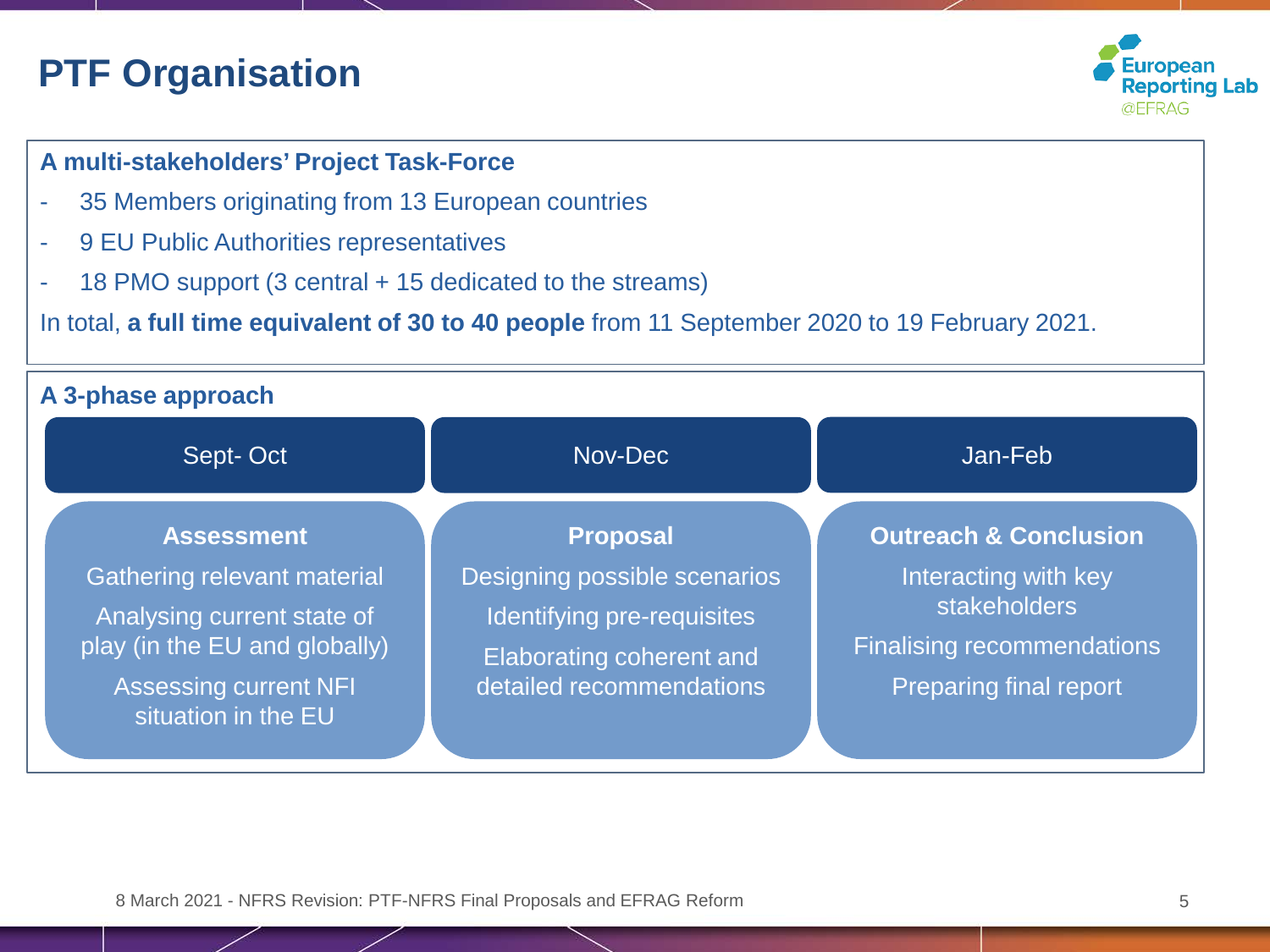# **Contextual elements to be confirmed at legislative level (Level 1)**



- $\triangleright$  Mandatory standards to be adopted by the European Commission via Delegated Acts
- $\triangleright$  Scope: possible extension of the scope of application to all large companies
- $\triangleright$  Double materiality concept
- $\triangleright$  Location of sustainability statements in the management report
- $\triangleright$  Assurance level for sustainability information
- $\triangleright$  Digital tagging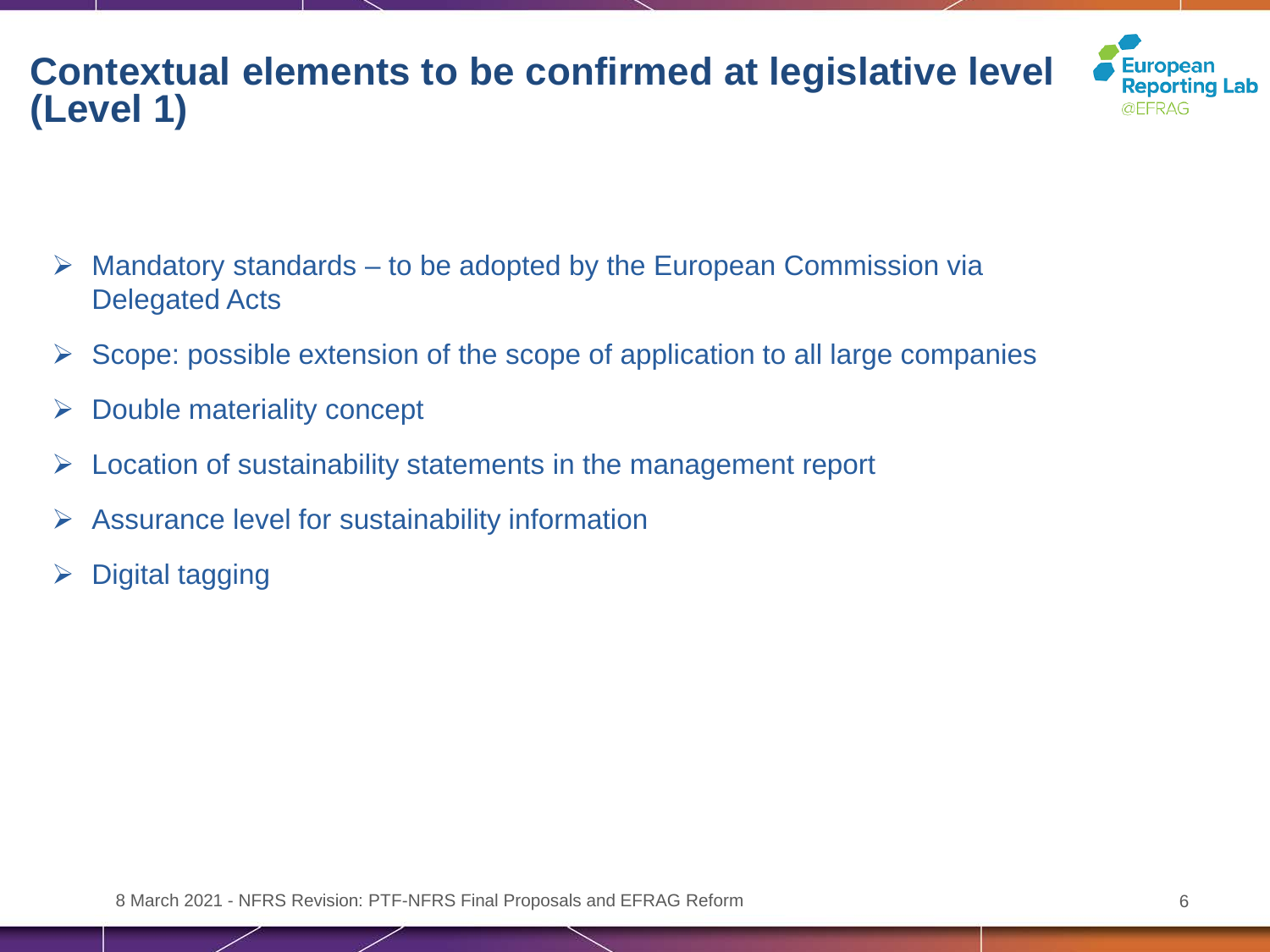### **54 Proposals for a relevant and dynamic EU sustainability reporting standard-setting**



The report cover 4 sections:

- Building the next step of EU sustainability reporting from **robust and coherent standard-setting foundations:** 12 Proposals about Overarching principles and foundational building blocks.
- Anchoring key EU sustainability reporting concepts in robust **conceptual guidelines:** 16 Proposals about 6 Conceptual guidelines that should frame the standard-setting Conceptual Framework.
- Elaborating standards from **a state-of-the-art target sustainability reporting architecture:** 12 Proposals regarding topics, reporting areas and sustainability statements.
- Rolling out **a phased-in standard-setting roadmap** and addresses **coconstruction:** 14 Proposals around prioritisation to achieve a qualitative gamechanging standards over a limited number of years.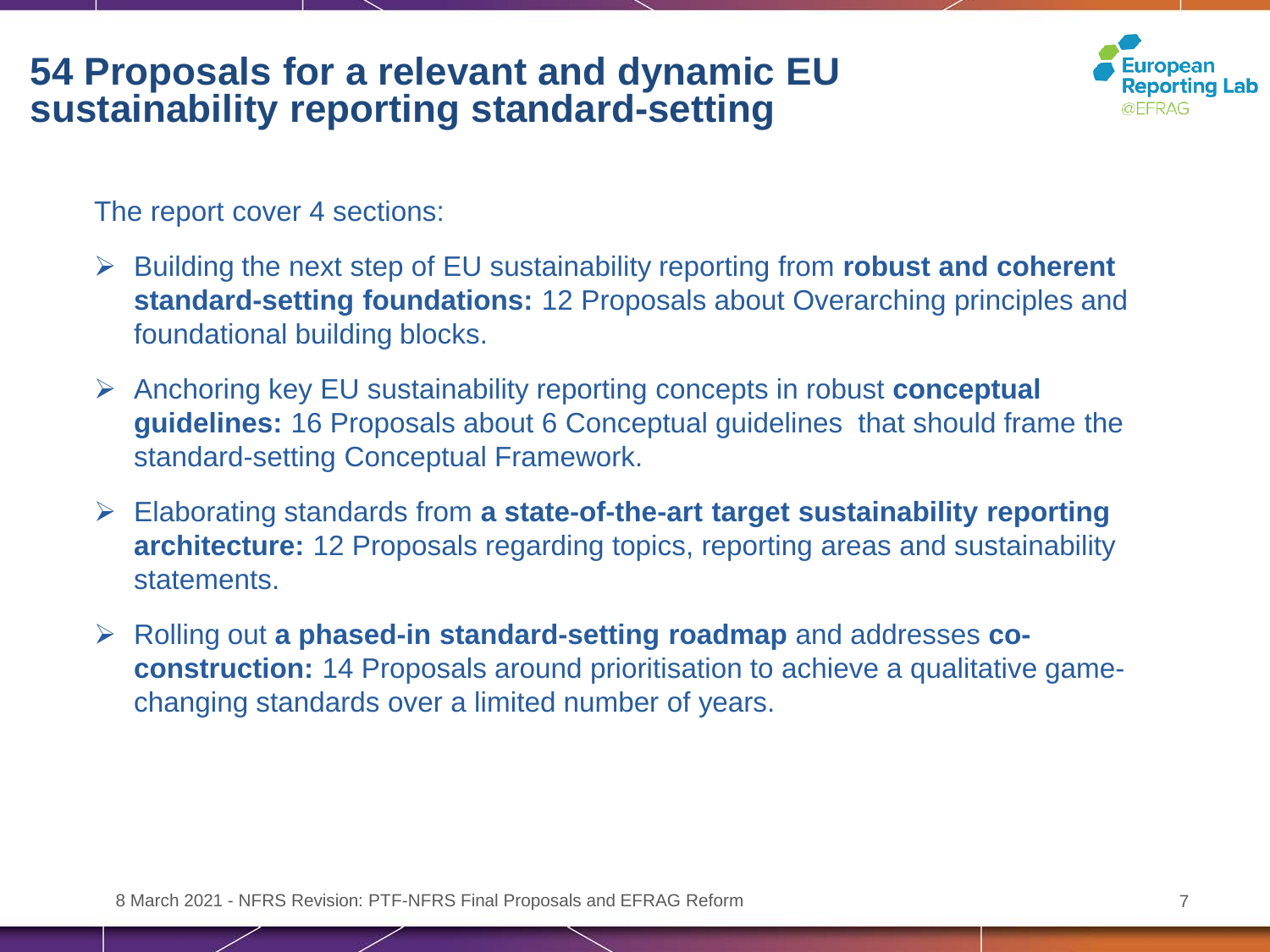### **The report organisation and standards structure**



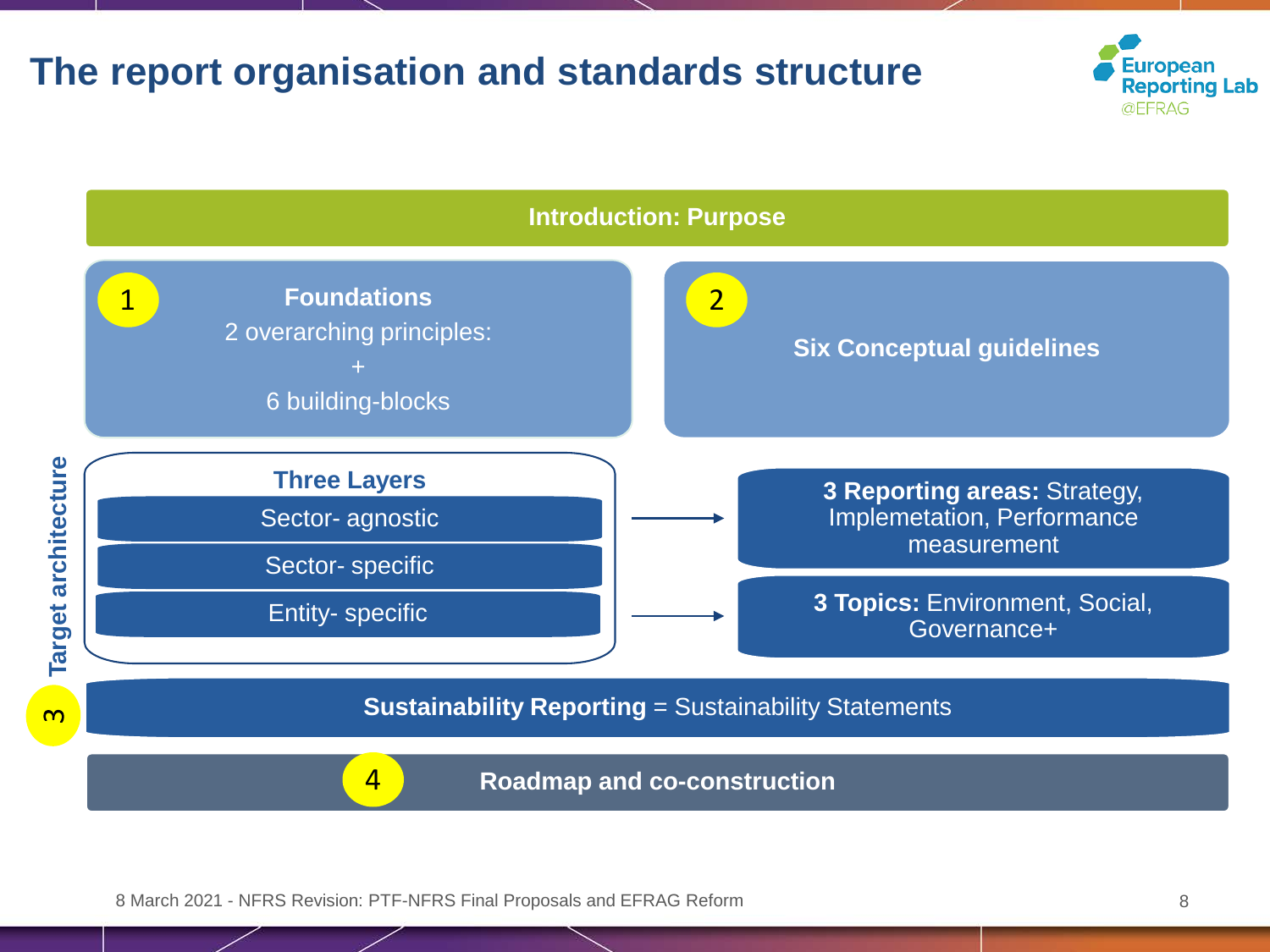# **Introduction: purpose of sustainability reporting**



'The purpose of publicly available sustainability reporting is to **provide relevant, faithful, comparable and reliable information**:

- on (i) material sustainability impacts of the reporting entity on affected stakeholders (including the environment) and (ii) material sustainability risks and opportunities for its own value creation,
- Enabling users of information (i) to understand the reporting entity's sustainability objectives, position and performance and (ii) to inform their decisions relating to their engagement with the entity.'

*Nota bene: Sustainability reporting is directly related to management reporting systems enabling reporting entities to better understand, manage sustainability matters and ultimately improve sustainability performance.*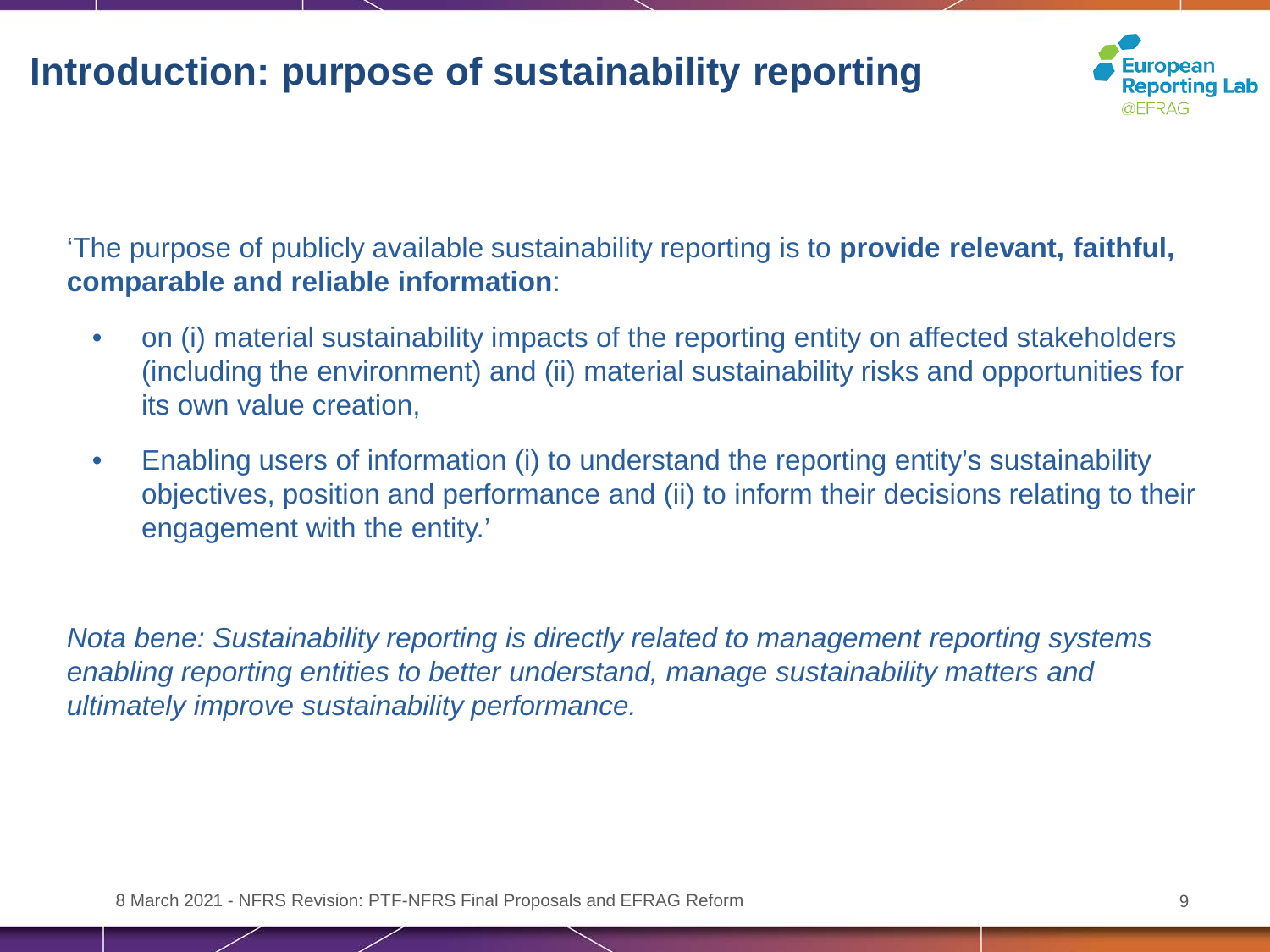## **Building the next step of EU sustainability reporting from robust and coherent standard-setting foundations**



#### **2 overarching principles**

- 1. An **inclusive range of sustainability reporting stakeholders** to maximise value creation by businesses in a balanced manner between stakeholders
- 2. A **principle-based sustainability reporting system** well suited to the EU landscape.

#### **6 building blocks**

- 1. Supporting the **EU's sustainable development and sustainability reporting momentum**, highlighting the importance of catering for EU specificities and aligning the ESS with existing EU requirements
- **2. Building on and contributing to sustainability reporting global convergence** in a spirit of partnership and fruitful co-construction
- 3. Addressing the **specific challenges of financial institutions**, as both preparers, with specific sustainable finance requirements, and users of sustainability reporting.
- **4. Including SMEs in the EU sustainability reporting landscape in a proportionate manner** as major players of the economy through a tailor-made proportionate approach.
- **5. Fostering sector-specific sustainability reporting relevance** as a useful complement to cross-sector information to foster relevance and comparison with peers.
- **6.** Acknowledging the importance of intangibles in sustainability reporting as a key lever for sustainable development and value creation of businesses..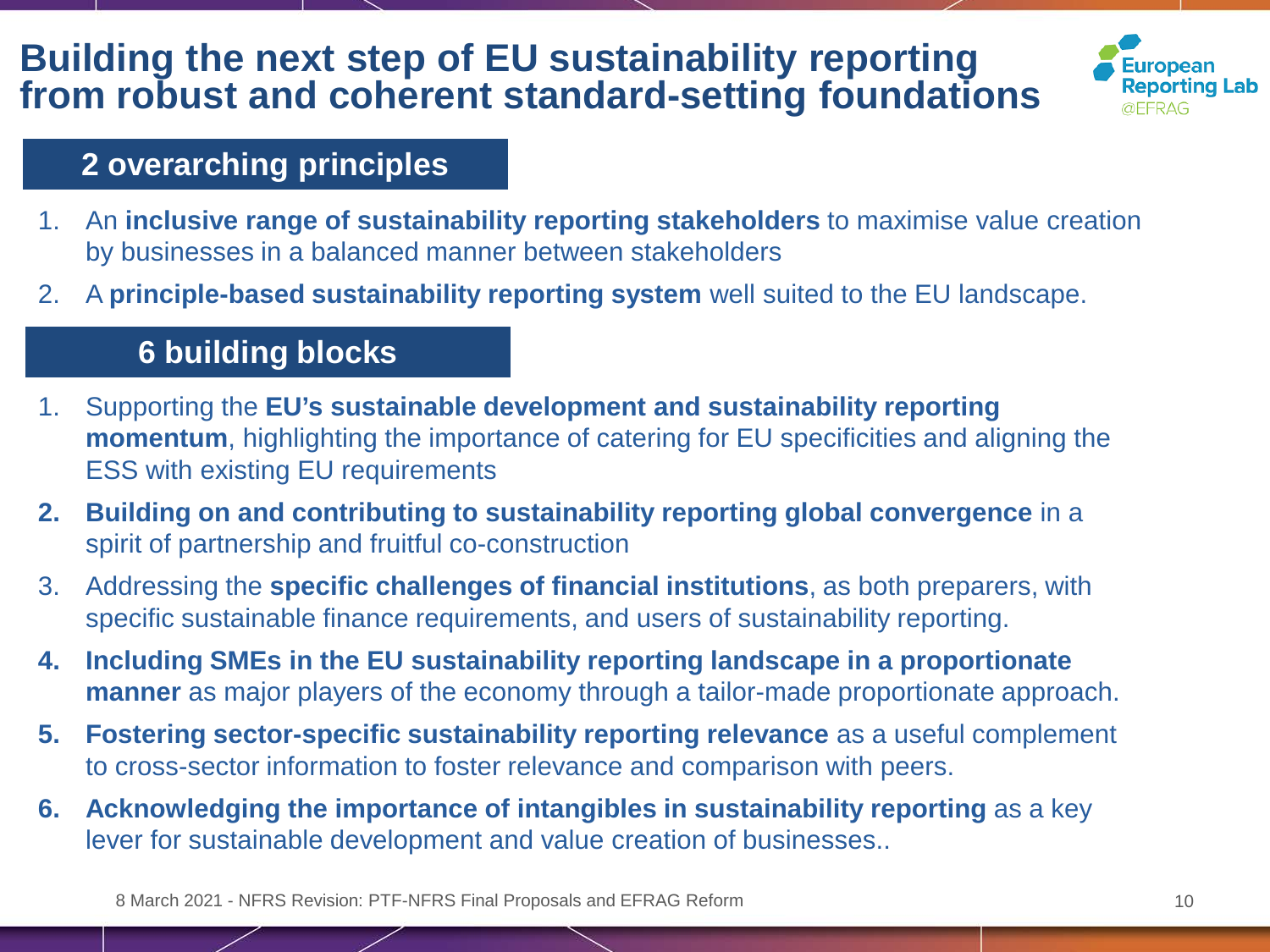## **Anchoring key EU sustainability reporting concepts in robust conceptual guidelines**



- 1. Developing standard-setting methodologies **to align standards with EU and global sustainability policy priorities** such as the 2030 Agenda and the Paris agreement
- 2. Developing criteria supporting a standard-setting process aligned with the expected **characteristics of information quality**: relevance, faithful representation, comparability, understandability, reliability/verifiability which should allow sustainability information to be audited should it be required by the NFRD.
- 3. Defining detailed **retrospective and forward-looking sustainability information**  components
- 4. Developing standard-setting methodologies to **define levels of reporting based on clear boundaries** from own operations to value chain with possible more granular information depending on the sustainability matters
- 5. Developing standard-setting assessment guidelines to operationalise the double materiality concept through guidelines for standard-setting and for reporting entities and always considering both Impact materiality and Financial materiality in their own right.
- 6. Defining methodologies and processes enabling **connectivity between sustainability reporting and financial reporting**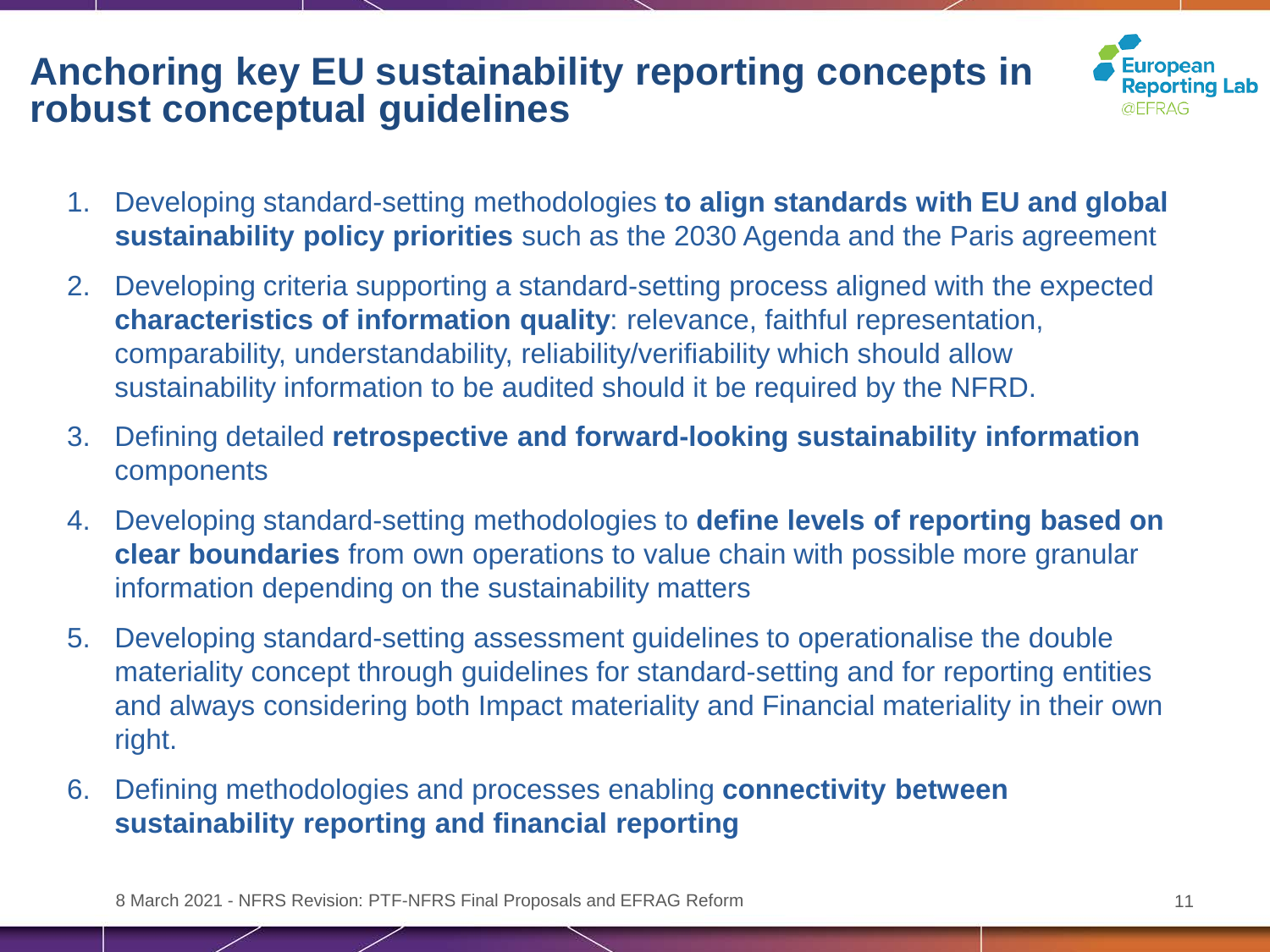### **Elaborating standards from a state-of-the-art target sustainability reporting architecture 1/3**



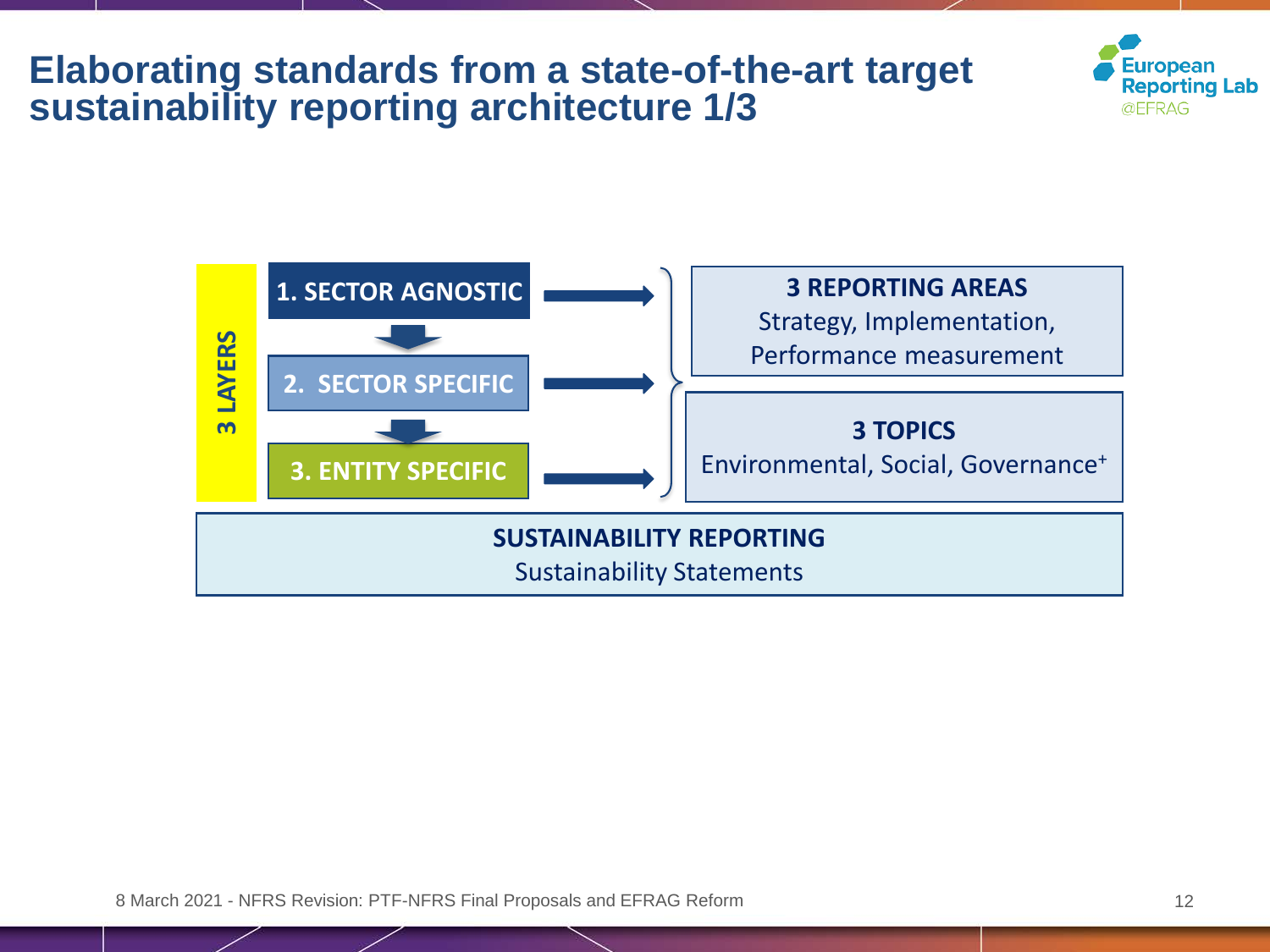### **Elaborating standards from a state-of-the-art target sustainability reporting architecture 2/3**



#### **3 LAYERS**

#### **Promoting proportionality, comparability and relevance through a three-layer reporting approach**:

- The sector-agnostic layer sets a minimum basis for all reporting entities across sectors to allow comparability.
- The sector-specific layer fosters relevance and peer comparison.
- The entity-specific layer caters for reporting entities specificities allowing for faithfulness representation.

#### **3 REPORTING AREAS**

Strategy, Implementation, Performance measurement

#### **Defining the relevant detailed sustainability reporting areas to ensure proper coverage**:

- **Strategy includes also Governance and** materiality assessment of Risks, Opportunities and Impacts,
- Implementation includes Policies, Targets and Action plans and
- Performance measurement including to monitor the transition trajectories through past performance and forward-looking perspectives.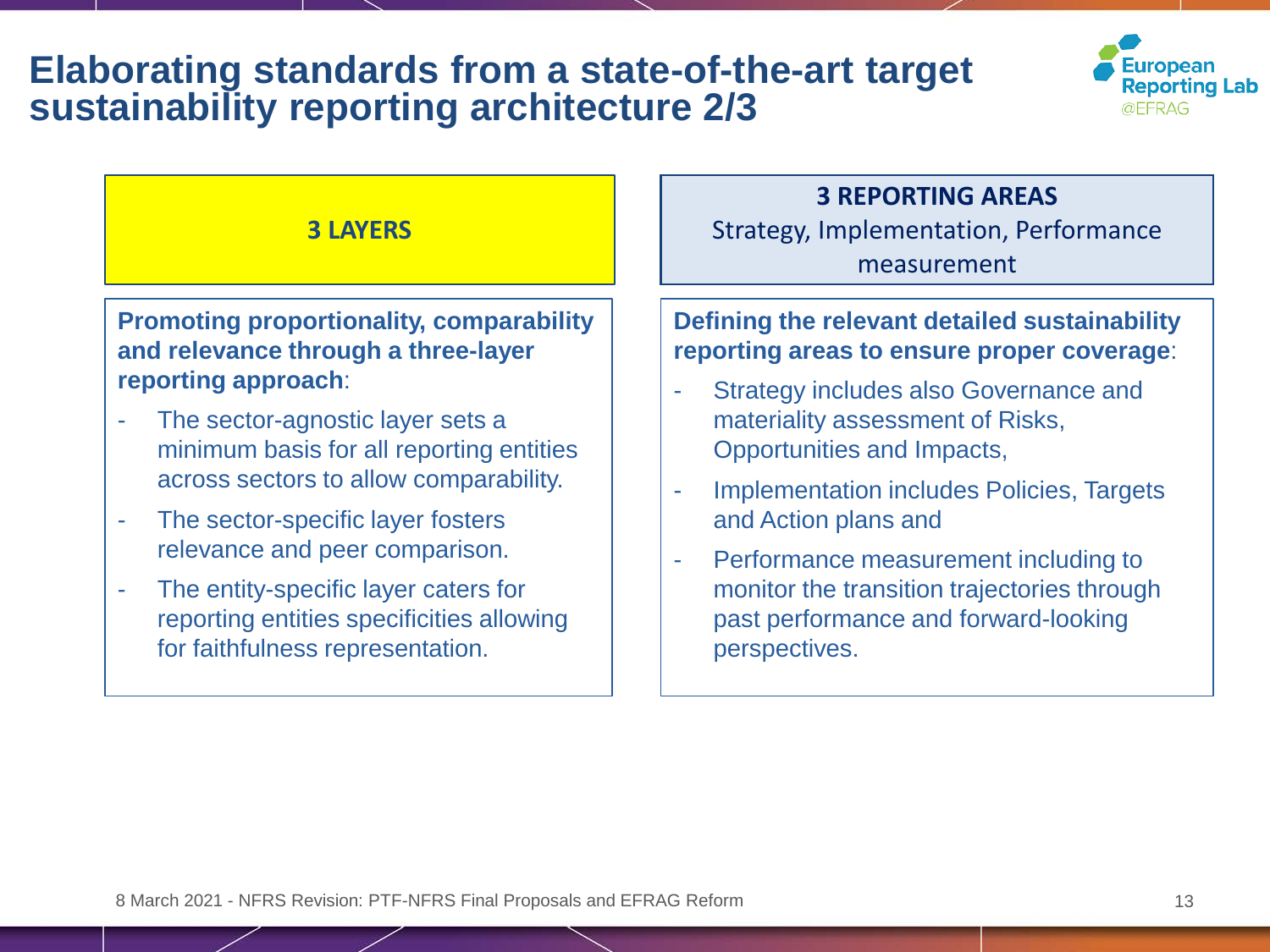### **Elaborating standards from a state-of-the-art target sustainability reporting architecture 3/3**



#### **3 TOPICS**

Environmental, Social, Governance+

Adopting the detailed sustainability topics and sub-topics structure **covering all aspects of the European sustainability goals and agenda and based on the ESG classification.** 

Comprehensive subtopics should be articulated around:

- Environment with subtopics aligned on the EU taxonomy
- Social with impacts on people organised around the categories of stakeholders (workforce, value chain workers, affected communities, consumers/end users) and
- Governance+ covering the full range of relevant matters relating to the reporting entity itself and its sustainable development

#### **SUSTAINABILITY REPORTING** Sustainability Statements

- Promoting a unified sustainability reporting format and the related data taxonomy mechanism allowing easy digitization:
- Location and structure of sustainability statements, where though the PTF proposes to accommodate a dedicated section of the management report
- A digital taxonomy: on-boarding a tagging technique from the beginning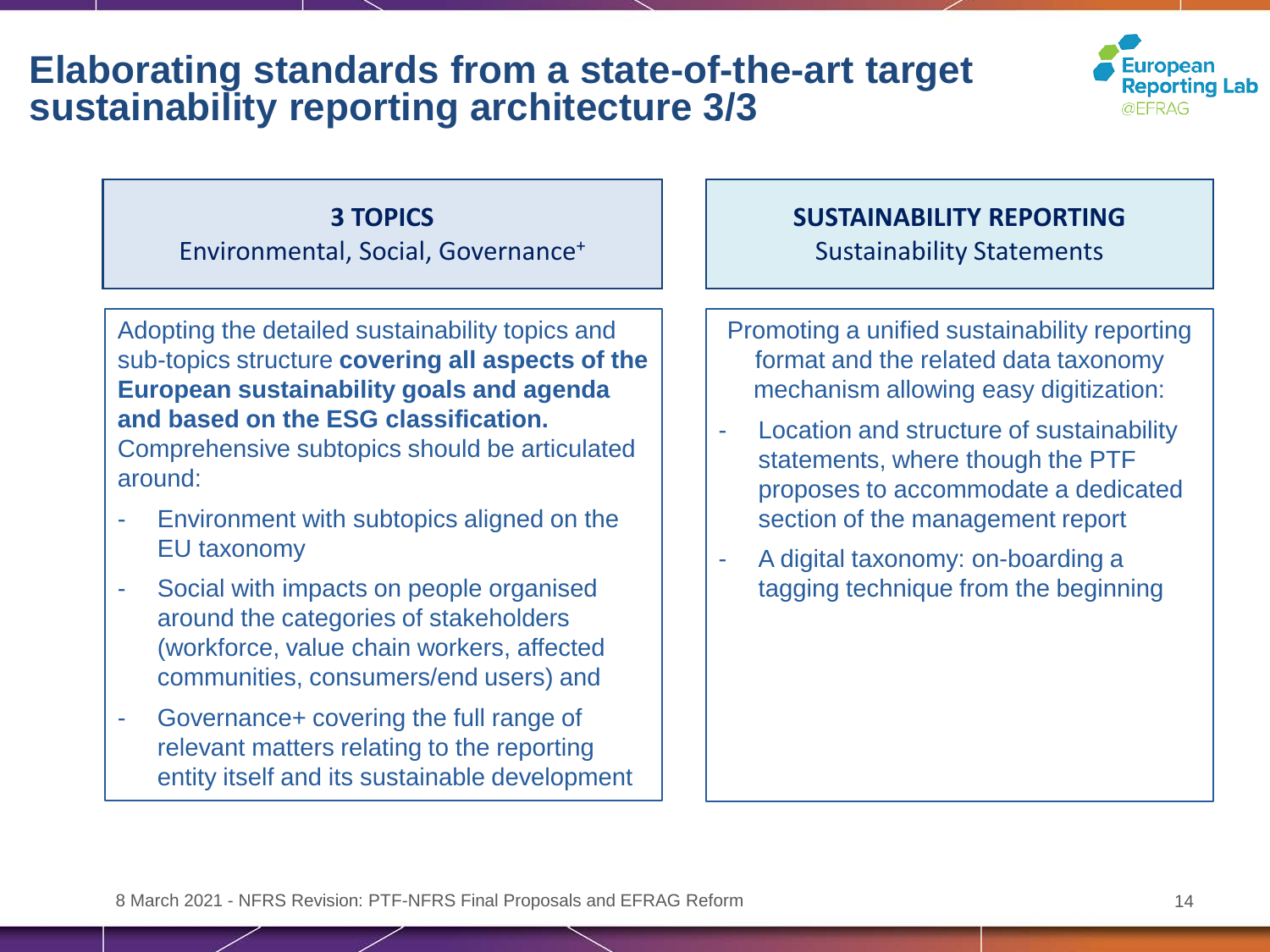

Given the level of urgency and EU ambition to move swiftly, the PTF recommends that **the ESS be implemented in phases, with an enhancement of content approach**, to eventually achieve the target architecture and a robust sustainability standards platform over time.

The PTF mentioned in particular the importance to **build on TCFD recommendations** for climate change from a financial materiality perspective, to **ensure consistency with the disclosures required under the SFDR** and to **address SMEs needs fully**, considering the increasing demand and pressure they face from their stakeholders for sustainability information, whether in the scope of the NFRD or not.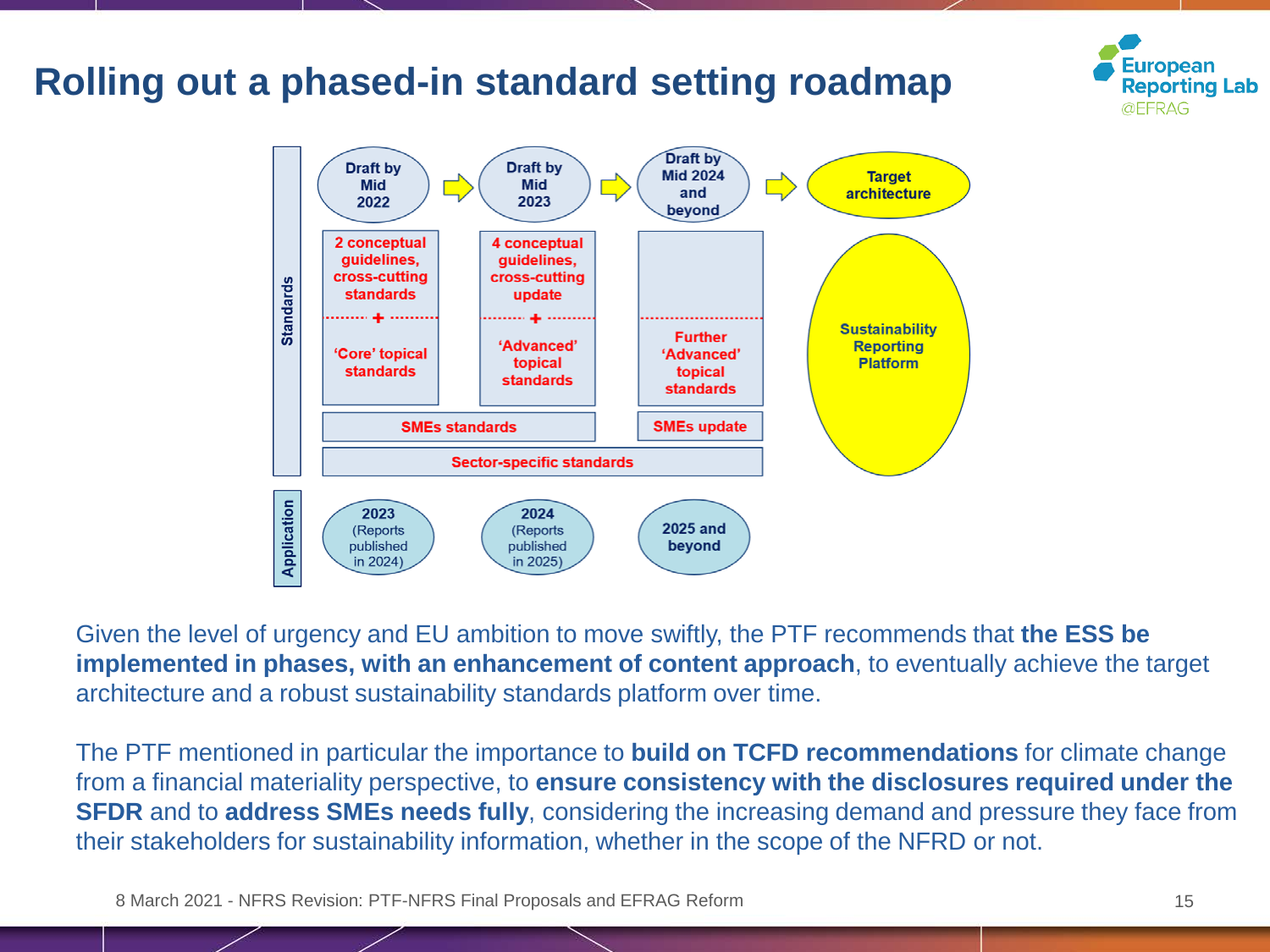### **Possible way forward to onboard international initiatives: a 2-step approach**



The last part of the report focuses on **how to build on international initiatives and contribute to international convergence while adapting and complementing information - if need be - to cater specific EU need.**

The PTF proposes **possible criteria to assess the initiatives**:

- Congruence with EU priorities: identifying initiatives that would best support the implementation of the EU Sustainability Agenda
- Understanding the due process and governance context
- Understanding the level of global acceptance of the initiatives

At selected disclosure level, congruence should also be assessed against ESS features: Building blocks, materiality approach, quality characteristics, roadmap

The PTF also highlights **the need for the EU to be an active player of international cooperation and harmonisation** including the integration of disclosures from international initiatives as an excellent opportunity to establish confident bilateral relationships and the mention of possible joint projects and co-construction at global level.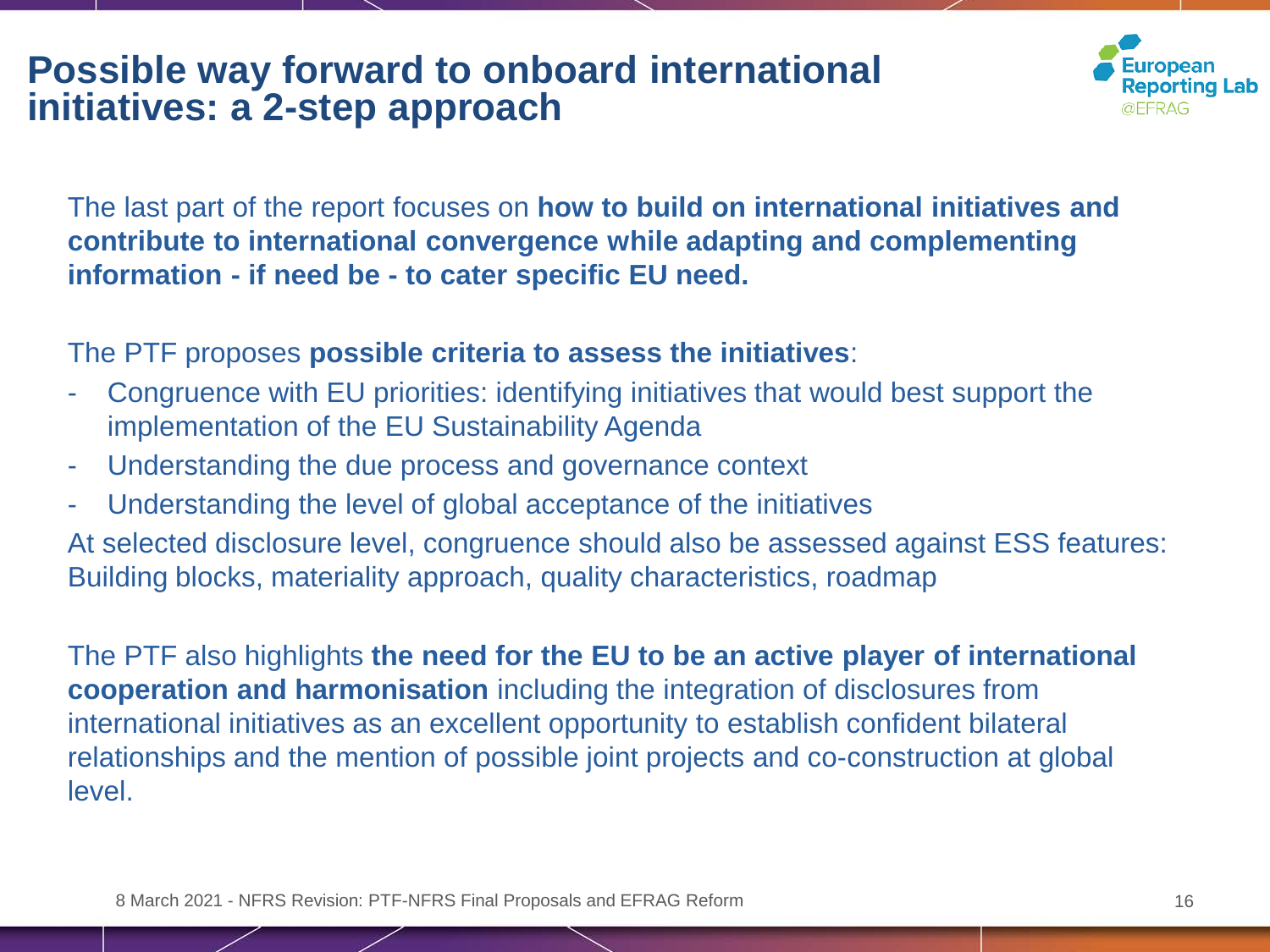

# Additional information: EFRAG governance possible evolution

*Link to the report: https://www.efrag.org/Assets/Download?assetUrl=%2Fsites%2Fwebpublishin g%2FSiteAssets%2FJean-Paul%20Gauz%C3%A8s%20- [%20Ad%20Personam%20Mandate%20-%20Final%20Report%20-%2005-03-](https://www.efrag.org/Assets/Download?assetUrl=%2Fsites%2Fwebpublishing%2FSiteAssets%2FJean-Paul%20Gauz%C3%A8s%20-%20Ad%20Personam%20Mandate%20-%20Final%20Report%20-%2005-03-2021.pdf) 2021.pdf*

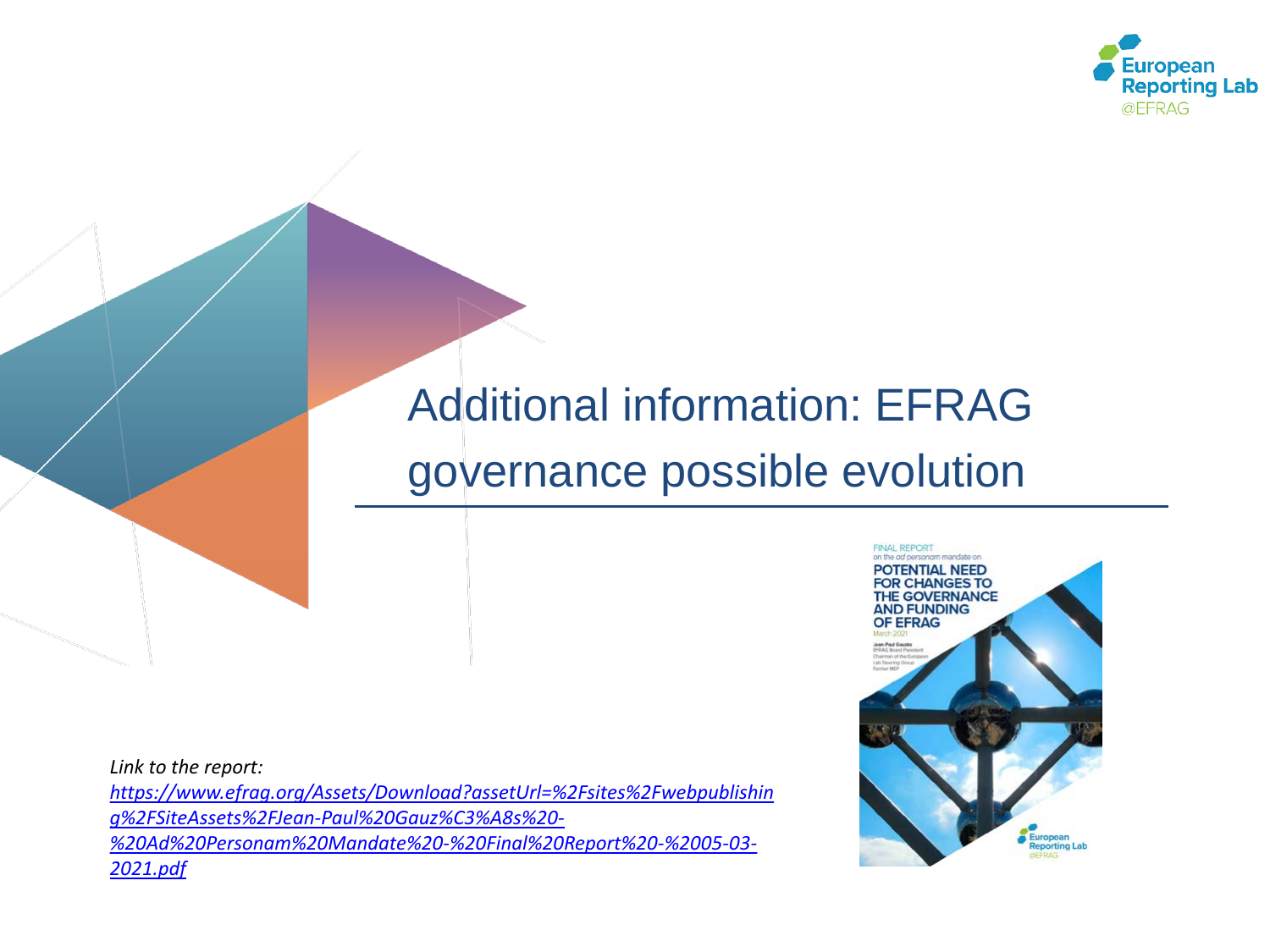#### **Jean-Paul Gauzes ad personam mandate Public consultation and outreach**



First public consultation on mandate – October 2020

Publication of Progress Report – November 2020

Consultation with Member States represented in ARC on the role of Member States in the future governance and funding of the potential non-financial reporting pillar of EFRAG – December 2020

Second public consultation on preliminary proposals – December 2020

Feedback Statement – March 2021

Final Report- March 2021





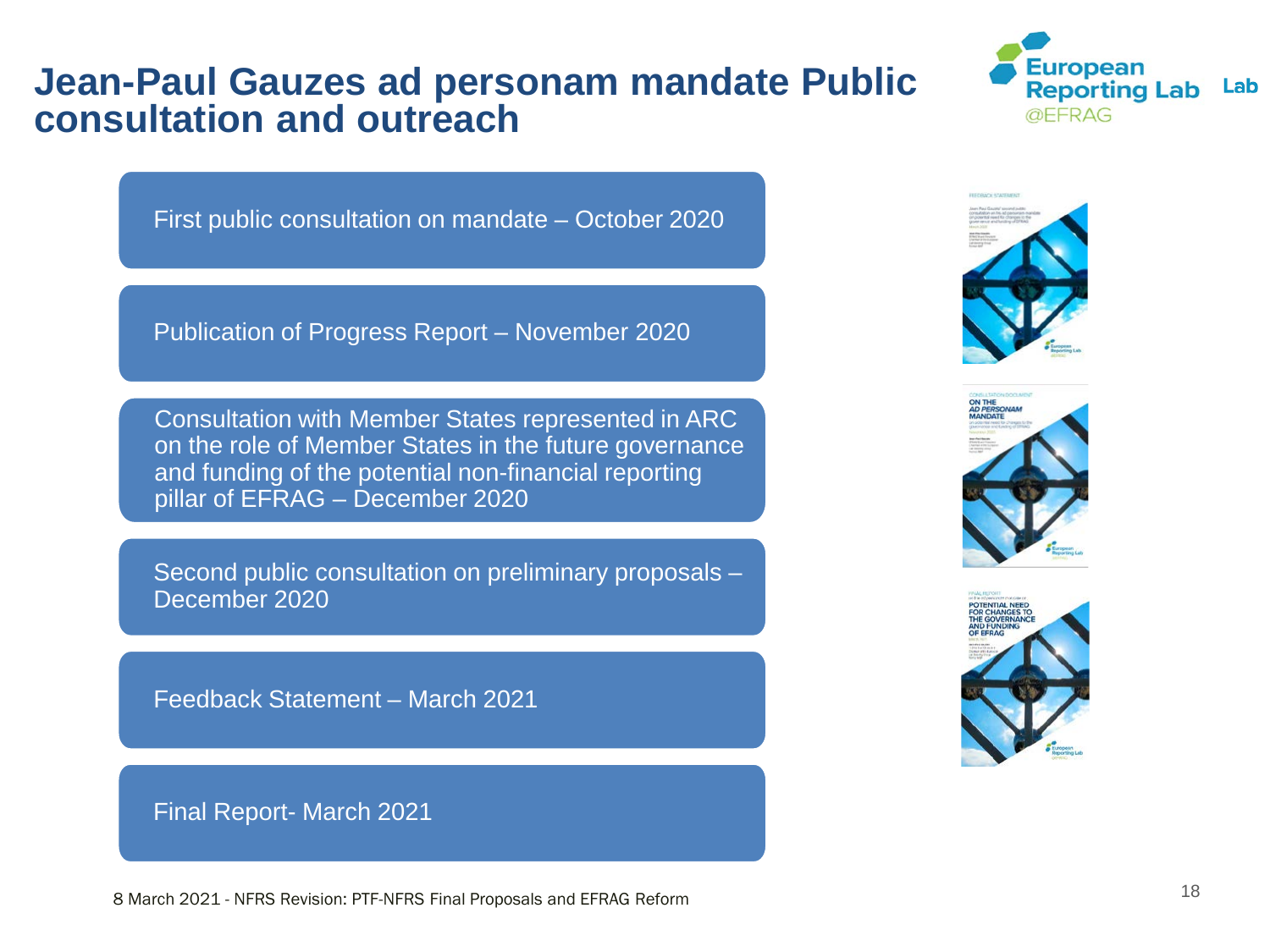

**EFRAG's Proposed organisation chart**

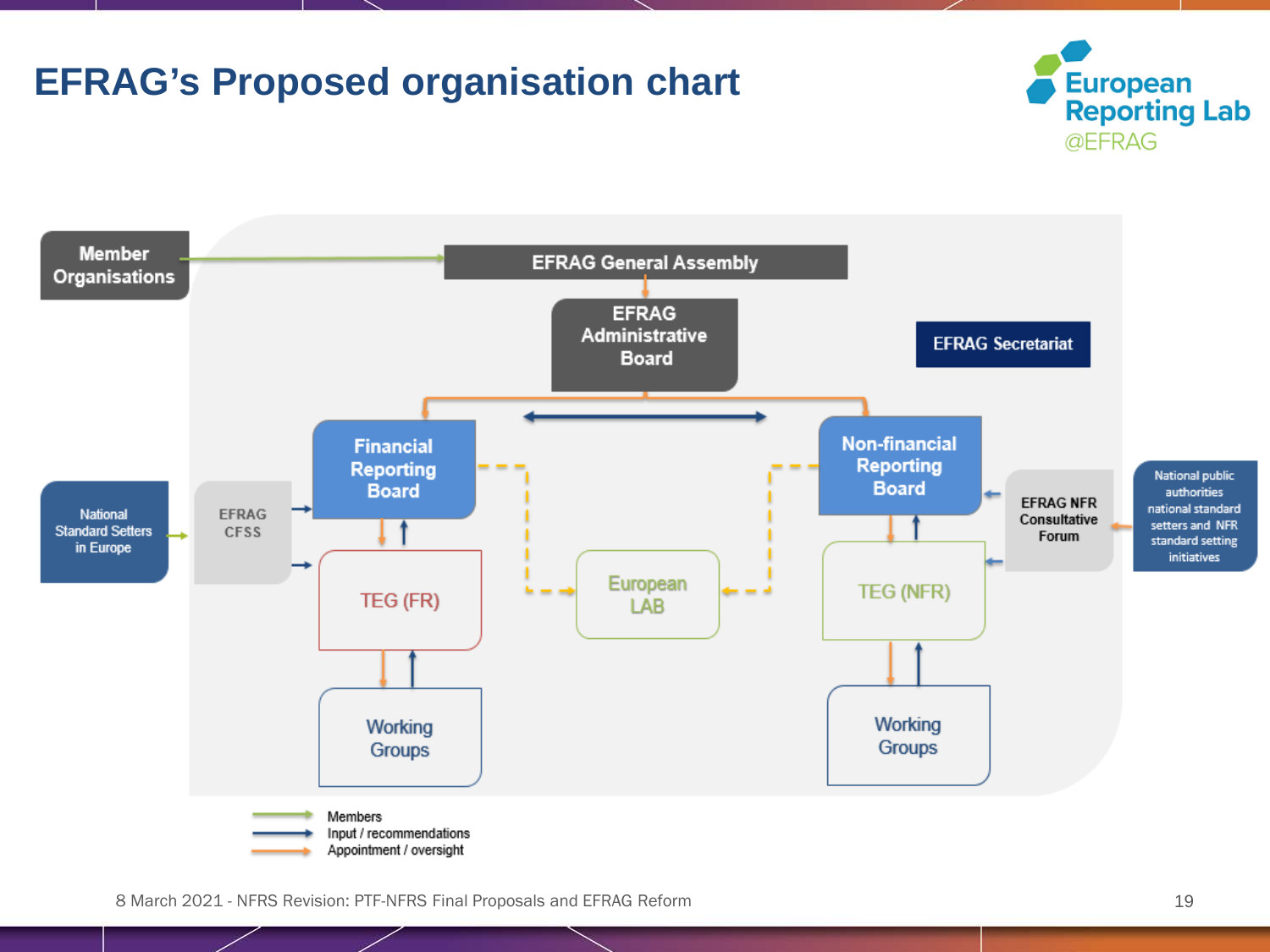### **Key comments on the chart**



- **Non-financial reporting pillar** alongside EFRAG's existing financial reporting pillar, housed within EFRAG's legal entity based on a public-private partnership allowing for interconnectivity between pillars
- **EFRAG General Assembly** with four Chapters: 1) European Stakeholder Organisations; 2) National Organisations; 3) European institutions, authorities and agencies; and 4) civil society and providing discussion forum for member organisations on strategy and broader orientations
- **Administrative Board:** administrative, funding, due process and oversight (no technical tasks)
- **Non-Financial Reporting Board** responsible for defining the standard setting work plan and reviewing and approving of draft and final standards; any other non-binding guidance prepared and recommended by the Non-Financial Reporting TEG; ensuring interconnectivity with the Financial Reporting Board; and cooperating with the existing (global) non-financial reporting standard setters and initiatives
- **Non-Financial Reporting TEG** responsible for developing standards, with the input from working groups and advisory panels including a SME/SMP Working Group, for approval by the Non-Financial Reporting Board; Cooperating with existing (global) non-financial reporting standard setters and initiatives
- **Consultative Forum** of National Authorities and National Standards Setters of the Member States and other players for consultation on advice on the draft non-financial reporting standards.
- **European Lab** (project task forces) under Reporting Boards